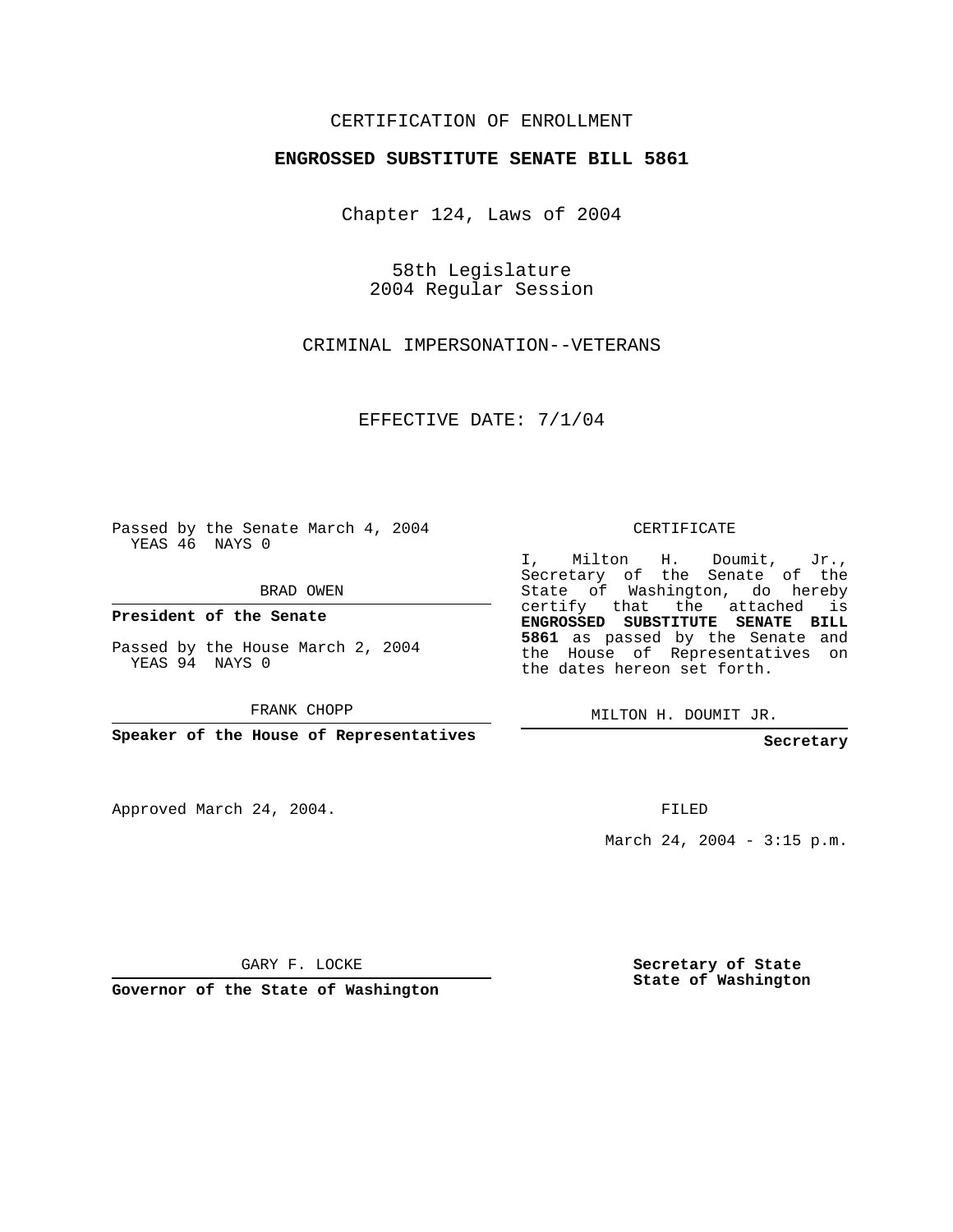## **ENGROSSED SUBSTITUTE SENATE BILL 5861** \_\_\_\_\_\_\_\_\_\_\_\_\_\_\_\_\_\_\_\_\_\_\_\_\_\_\_\_\_\_\_\_\_\_\_\_\_\_\_\_\_\_\_\_\_

\_\_\_\_\_\_\_\_\_\_\_\_\_\_\_\_\_\_\_\_\_\_\_\_\_\_\_\_\_\_\_\_\_\_\_\_\_\_\_\_\_\_\_\_\_

AS AMENDED BY THE HOUSE

Passed Legislature - 2004 Regular Session

## **State of Washington 58th Legislature 2003 Regular Session**

**By** Senate Committee on Government Operations & Elections (originally sponsored by Senators Roach, Rasmussen, T. Sheldon, Finkbeiner, Kohl-Welles, Oke, Schmidt and Shin)

READ FIRST TIME 03/04/03.

 1 AN ACT Relating to criminal impersonation of a veteran of the armed 2 forces; amending RCW 9A.60.045; prescribing penalties; and providing an 3 effective date.

4 BE IT ENACTED BY THE LEGISLATURE OF THE STATE OF WASHINGTON:

 5 **Sec. 1.** RCW 9A.60.045 and 2003 c 53 s 79 are each amended to read 6 as follows:

 7 (1) A person is guilty of criminal impersonation in the second 8 degree if the person:

9 (a)(i) Claims to be a law enforcement officer or creates an 10 impression that he or she is a law enforcement officer; and

 $((\{b\})$  (ii) Under circumstances not amounting to criminal impersonation in the first degree, does an act with intent to convey the impression that he or she is acting in an official capacity and a reasonable person would believe the person is a law enforcement officer; or

16 (b) Falsely assumes the identity of a veteran or active duty member 17 of the armed forces of the United States with intent to defraud for the 18 purpose of personal gain or to facilitate any unlawful activity.

p. 1 ESSB 5861.SL